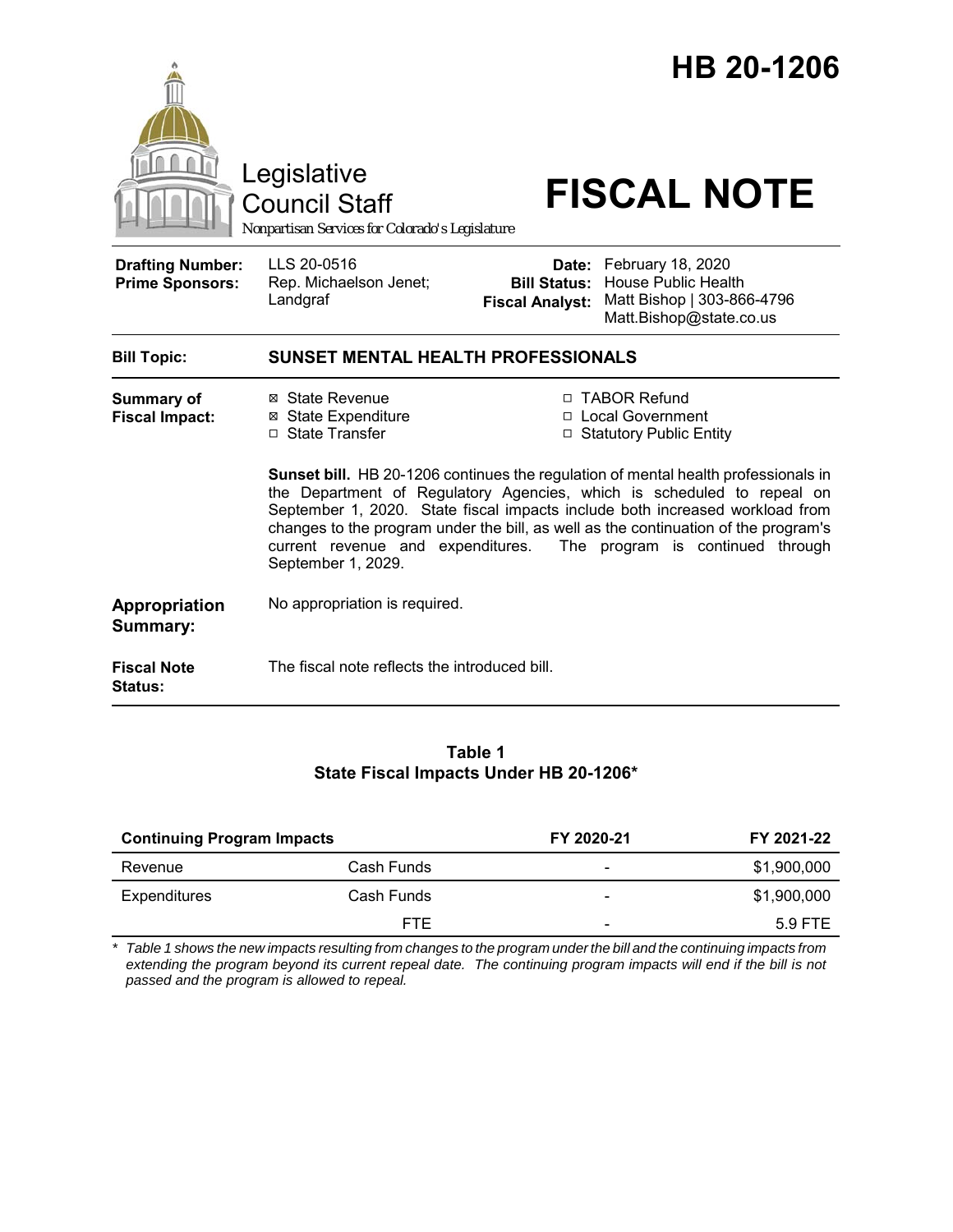February 18, 2020

# **Summary of Legislation**

The bill continues the regulation of mental health professionals, including psychologists, social workers, professional counselors, marriage and family therapists, registered psychotherapists, and addiction counselors, for nine years, through 2029. The bill also implements regulatory changes based on the recommendations of the sunset report. These changes include:

- allowing the staff of a mental health board to approve applications for licensure, certification, and registration without board ratification unless the board deems ratification necessary;
- requiring mental health professionals to disclose to clients that medical records may not be maintained after seven years;
- expanding the number of mental health professions covered by title protection;
- making conviction of a crime related to a mental health practice and the failure to report a felony conviction a violation of the mental health practice acts;
- permitting the appropriate regulatory board to suspend a mental health professional's license, certification, or registration for failure to comply with a board-ordered mental or physical health examination;
- repealing the requirement that a candidate for a social work license be supervised by a licensed social worker and allowing supervision of an applicant for a social work license to be done virtually;
- requiring applicants for initial psychology licensure to complete a criminal history record check;
- repealing the requirement that members of mental health boards be United States citizens;
- granting rule-making authority to the State Board of Addiction Counselor Examiners and requiring the State Board of Human Services in the Department of Human Services to establish education requirements for addiction counselors.

The bill also clarifies that:

- mental health professionals may administer opiate antagonists;
- students practicing in a school program are exempt from licensing, certification, and registration requirements;
- mental health professionals are not prohibited from offering or accepting payment for services provided from a referral;
- mental health professionals may disclose confidential communications if there is a threat to a school or its employees; and
- course work is the only professional competency activity that fulfills all continuing competency requirements for licensed social workers and licensed clinical social workers.

### **Background**

Mental health professionals are regulated by the corresponding professional board in the Department of Regulatory Agencies, and must be registered, certified, or licensed to practice. There are typically 25,000-29,000 active registrations, certifications, and licenses in a given year. Applicants pay a an application or renewal fee every other year, which ranges in cost from \$45 to \$227 depending on the type of application and field of practice. Registrations, certifications, and licenses must be renewed every two years.